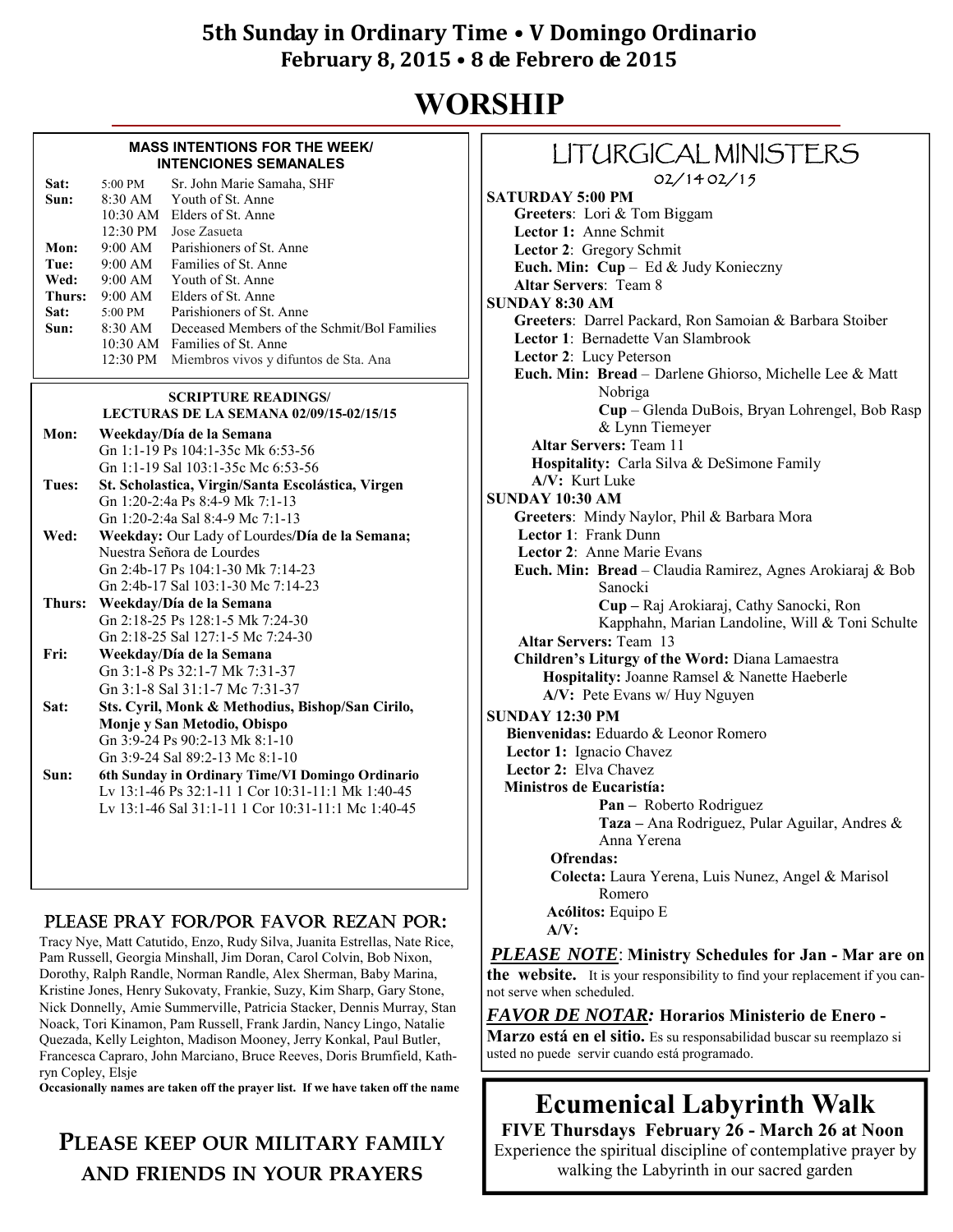# **WORSHIP**

# **Caminata de Laberinto Ecumenical**

**CINCO jueves de 26 de febrero a 26 de marzo al mediodía Iglesia modificada de Byron**

Viva de experiencia de la disciplina espiritual de oración contemplativa recorriendo el laberinto en nuestro jardín sagrado

# **Celebration of the Sacrament of the Sick**

The Sacrament of the Sick is for all who are suffering from physical or mental illness, for those who will be undergoing surgery or elderly people who have become notably weakened even though no serious illness is present. Please join us on **Saturday, February 21st at 11:00 AM** in the CLC for Mass and anointing of the sick.

### **Celebración del Sacramento de los Enfermos**

*"* El Sacramento de los Enfermos e para todos los que sufren de enfermedades físicas o la enfermedad mental, para aquellos que van a tener cirugía o para personas mayores que se han debilitado aun sin estar seriamente enfermos. Favor de acompañarnos el **Sábado 21 de Febrero a las 11:00 am** en el CLC Misa y unción de los enfermos.

### **Please remember to**  *BRING YOUR BLESSED PALMS TO CHURCH*

**and place in the basket at the Baptismal Fount so they can be made into the ashes we use to mark the beginning of our Lenten practice** 



### **Favor de recordar trae**  *SUS PALMAS BENDITAS A LA IGLESIA*

**y ponerlas en la canasta de la Pila Bautismal para que puedan hacerlas cenizas que usaremos para esta cuaresma.** 

# **Ash Wednesday**

Ash Wednesday is February 18th. Distribution of ashes will be at 9:00 AM Morning Mass, 4:30 PM Family Service and 7:00 PM bilingual Mass all in the Hall. Ash Wednesday marks the beginning of the Season of Lent. It is a season of penance, reflection, and fasting which prepares us for Christ's Resurrection on Easter Sunday, through which we attain redemption.

### **Miércoles de ceniza**

El 18 de Febrero es Miércoles de ceniza. La ceniza se distribuirá a la misa de 9:00 AM, el servicio familiar de 4:30 y misa de 7:00 PM en el salón principal. El Miércoles de ceniza marca el principio de la cuaresma. Es una temporada de penitencia, reflexión y ayuno que nos prepara para la Resurrección de Cristo el Domingo de Pascua, por medio del cual obtenemos la redención.

### **Lent Days of Fast and Abstinence**

Ash Wednesday & Good Friday are days of both fast and abstinence.

**Ash Wednesday & Good Friday** are obligatory days of fast and abstinence. Fasting is obligatory for all who have completed their 18th year and have not yet reached their 60th year. Fasting allows a person to eat one full meal. Two smaller meals may be taken, not to equal one full meal. Abstinence (from meat) is obligatory for all who have reached their 14th year. **Fridays in Lent** are obliga-tory days of complete abstinence (from meat) for all who have completed their 14th year.

*"No one should be scrupulous in this regard; failure to observe some penitential day is not considered serious; rather it is failure to observe any penitential days at all or a substantial number of such, which is considered serious."* -U.S. Bishops Conference

# **Días de Ayuno y Abstinencia durante la Cuaresma**

Miércoles de ceniza & Viernes Santo son días de ayuno y abstinencia.

Miércoles de ceniza & Viernes Santo son días obligatorios de ayuno y abstinencia. Ayuno es obligatorio para todos los ma-yores de 18 años hasta los 6º. Ayuno permite a la persona solo comer una comida completa al día. Con dos porciones menores que equivalen a una comida completa . Abstinencia de comer carne es obligación desde los 14 años de edad. **Los Viernes de Cuaresma** obliga a no comer carne desde los 14 años de edad.

*"Nadie debe ser escrupuloso si no puede cumplir con algo en día de penitencia, no es considerado serio; mejor dicho si no puede cumplir con ninguna penitencia entonces si es conside-rado serio" -U.S. Bishops Conference* 

# **CONNECT**

### **Upcoming Events at St. Anne**

**Wednesday, February 18th ASH WEDNESDAY-LENT BEGINS Friday, February 20th, March 6th, 13th, 20th & 27th**  Knight's Friday Nite Fish Fry's **Saturday, February 21st**  RCIA Retreat **Sunday, February 8th**  Lenten Soup/Supper w/ Silhouette Stations of the Cross **Thursday, February 26th, March 5h, 12th 19th & 26th**  Ecumenical Labyrinth Walk - Noon Byron United Methodist Church **Wednesday, March 18th Lenten Communal Reconciliation 7PM Tuesday, March, 31st**  Passover Seder Celebration **Thursday, April 2nd - 4th TRIDUUM Saturday, April 11th**  Confirmation Mass

**If your Ministry has an event coming up that is not listed, please contact the office.**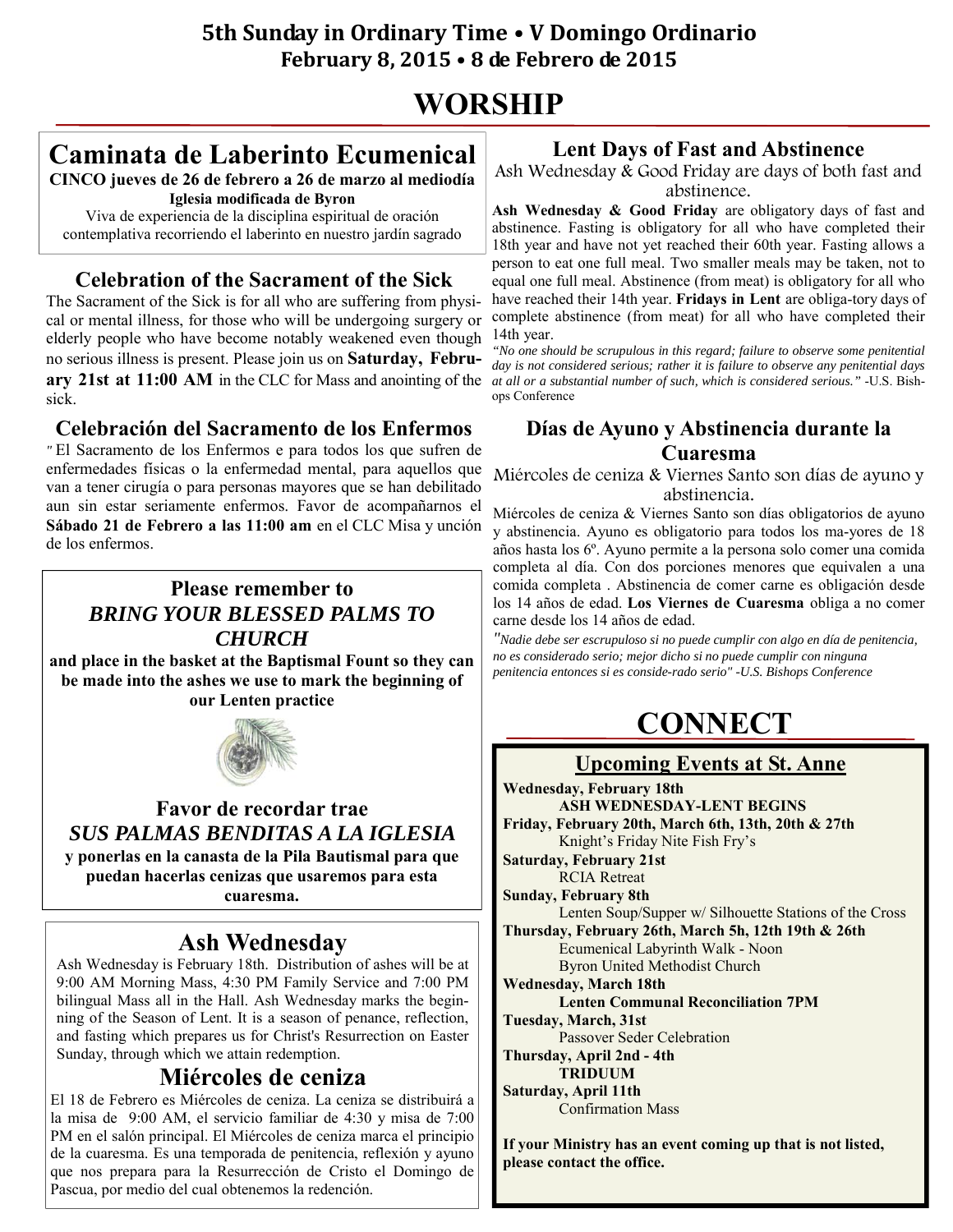# **CONNECT**

#### **THIS WEEK AT ST ANNE/ ESTA SEMANA A ST. ANA 02/07/15- 02/15/15 Sat: Vigil - 5th Sunday in Ordinary Time Sun: 5th Sunday in Ordinary Time** 8:00 AM 8:30 AM Mass Choir Practice/Room 1B 8:30 AM RCIA Dismissal 9:30 AM 10:30 AM Mass Choir Practice/Room 1B *10:30 AM Baptism -Joshuah Ponce* 11:15 AM Reunion de padres/Fireside **Mon:** 9:00 AM Hospital Communion/Offsite 4:00 PM Food Pantry Prep/Kitchen 6:30 PM La Sagrada Familia/Capilla **Tues:** 9:00 AM Food Pantry Distribution/Methodist Church 6:30 PM Teen-Parent Confirmation Mtg/Fireside 6:30 PM Women's Fellowship/Room 2 7:00 PM Choir Practice/Hall 7:30 PM Knight's of Columbus/Room 1A **Wed**: 7:00 PM Grupo de Oración españoles Reunión de Planificación/Capilla 7:00 PM Preparación para la Confirmación de Adultos/Aula 2 **Thurs:** 6:00 PM Boy's Ranch/Offsite 7:00 PM Spanish Mass Choir Practice/Fireside **Sat: Vigil - 6th Sunday in Ordinary Time**  *5:00 PM Baptism -Kason Carone* 6:00 PM Adoration/Adoración al Santísimo/Chapel/Capilla **Sun: 6th Sunday in Ordinary Time** 8:00 AM 8:30 AM Mass Choir Practice/Room 1B 8:30 AM RCIA Dismissal 9:30 AM 10:30 AM Mass Choir Practice/Room 1B 11:15 AM Reunion de padres/Fireside

# **Save the Date July 18, 2015**

St. Anne 2nd Annual Fashion Show &

Luncheon



# Women's Fellowship **Upcoming Events:**

Women's Fellowship meets the 2<sup>nd</sup> Tuesday of each **month in the Room 2.**  *NEXT MEETING:*  **February 10, 2015 6:30 PM - Social; 7:00PM - Meeting starts ~~~~** 

**For membership information contact Anne Doran at**  adoran712@comcast.net **or Linda Humbert at**  calmhumbert@comcast.net.

Women's Fellowship of St. Anne Catholic Church welcomes and strives to serve the needs of all women, offering opportunities to share gifts and talents and encourage and strengthen faith and friendships within our community.



**Covenant Corner** Thank you **Madonna Leeper, Carol Ruiz, Cathy Sanocki and**  Paula Wherity for volunteering in the office.

The **Covenant Corner** is an opportunity for us to recognize those who use their gifts in service for others. We want to give regular thanks to those who do so much for all of us. So we invite you when you see someone doing something worth noting to let us know, by mail or email office@stannechurchbyron.com. Please keep the note 4-5 short sentences (maximum). Then we can get it in the bulletin.

### **Synod on Marriage and the Family Questionnaire**

The Bishop has asked us to help him respond to questions sent to him by Pope Francis and the Synod Fathers in preparation for the Synod on Marriage and the Family that will take place this October. He especially asks that all levels of the Church's life respond to these questions. Therefore, he has put a questionnaire on line in both English and Spanish that he asks all of your to fill out on line in the next two weeks. This is an important contribution we can make to the prayerful reflection of the whole Church on this important part of our life.

The questionnaire can be found at: **www.oakdiocese.org/survey** 

El obispo nos ha pedido que le ayudemos a responder a las preguntas enviadas a él por el Papa Francisco y los Padres Sinodales, en preparación para el Sínodo sobre el Matrimonio y la Familia que se celebrará en octubre de este año. En especial pide que todos los miembros de la Iglesia respondan a estas preguntas. Por lo tanto, él ha puesto un cuestionario en línea en inglés y en español y les pide a todos que participen en las próximas dos semanas. Esta es una contribución importante que podemos hacer para la meditación de toda la Iglesia sobre esta parte importante de nuestras vidas. El cuestionario se puede encontrar en: **www.oakdiocese.org/survey**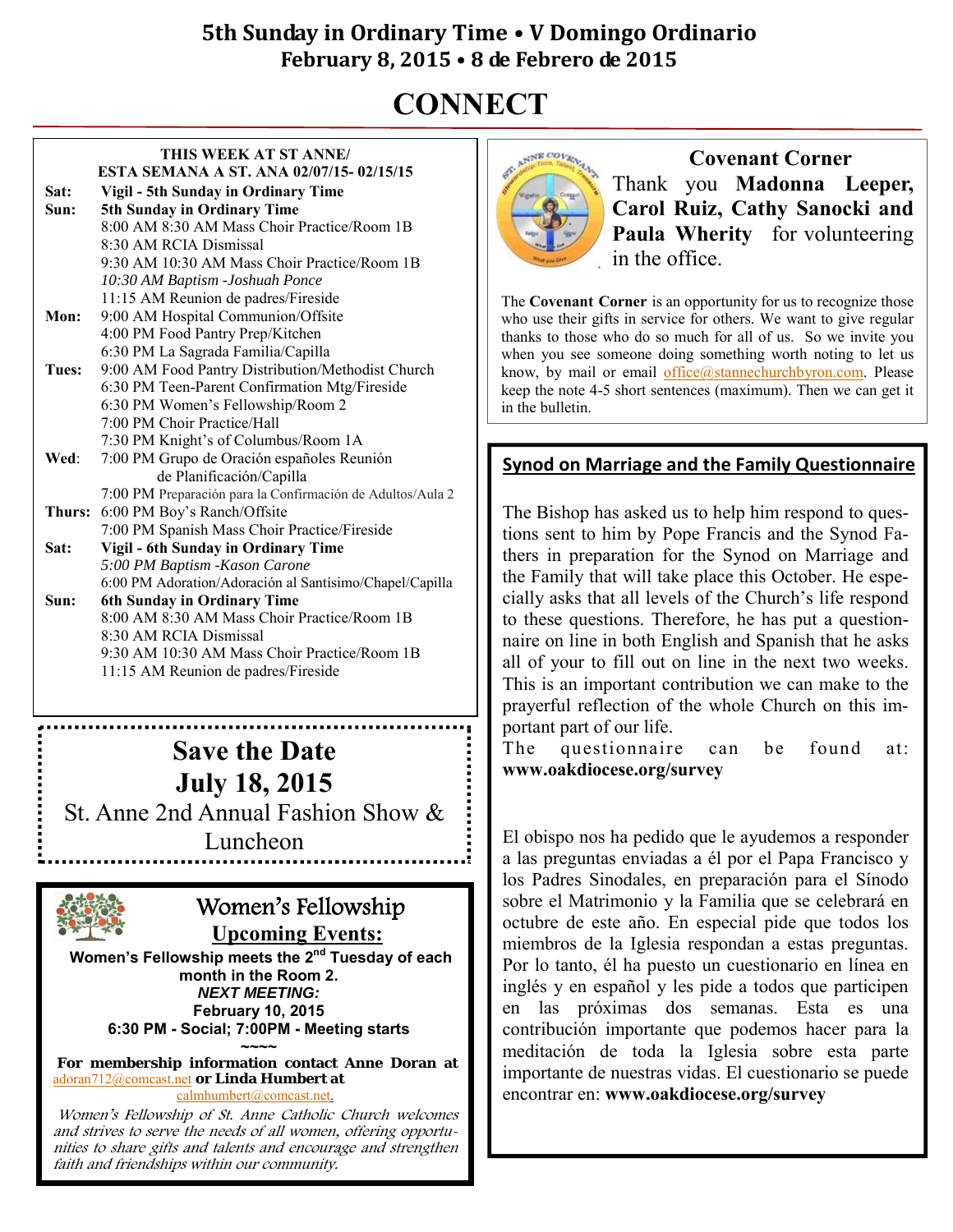# **GROW**

# GRUPO DE JOVENES

*La misión de los jóvenes es ayudarlos a que se acerquen más a Cristo por medio de la Eucaristía.* 

*AVISO:* RE-registro es necesario para el retorno de los estudiantes; Nuevo Registro necesaria para todo nuevo para el programa St. Anne. Santa Ana Web tiene formularios e información adicional.

**STA NOCHE: 8 de Febrero:** NO CLASE - Cumpleaños de Lincoln

**Febrero 15:** NO HAY CLASE Cumpleaños Presidencial

**Febrero 22:** Clase de 6:30-8:00 pm acerca de: Tema: Cuaresma…Yo? Discipulo de Jesús

### **Eventos Próximos:**

15 de Febrero - Jóvenes- Familias en Misa 10:30 AM

#### AGRADECIMIENTO ESPECIAL: **a los adultos que ayudaron con el ministerio de Jóvenes en el año 2014. no podríamos haberlo hecho sin ustedes!**

Necesitamos voluntarios: si desea ayudar en este ministerio favor de llamar a Michelle Castinado al cellular al 925-437-0015 o Sr. Barbara. a la oficina.

# FAITH FORMATION

*Pre K through 5th Grade* **Classes continue Monday, February 23rd 6:30PM - 7:30PM** 

**+ + + +**  *6th-7th-8th Grades = EDGE Program* **Classes - Sunday, February 22nd 6:30pm-8:00pm Parents and students both attend first evening. + + + +** 

**9th-12th Grade= Life Teen and Confirmation Sunday, February 22nd 6:30pm-8:00pm** 

**+ + + +** 

### **ALL STUDENTS MUST REGISTER**

### **Pre K through 12th Graders**

### **New student registration**:

- online: St Anne website or
- In Parish Office
	- Completed registration includes Registration form completed Medical Form completed for each child Copy of Baptismal Certificate Registration Fee

#### **Returning students**:

- **Complete Re-Registration form in Office** 
	- Pay Registration Fee

**+ + + +**  *Feel free to call Sister Barbara, Director of Faith Formation, if you need assistance. 925-634-6625* 

# TEEN MINISTRY

#### *Teen Ministry mission is to help Teens become closer to Christ through the Eucharist.*

*NOTICE:* RE-Registration necessary for returning students; New Registration needed for all new to St. Anne program. St. Anne Website has forms and additional information.

### **TONIGHT: February 8th :** NO CLASS - Lincoln's Birthday

**February 15th:** NO CLASS - President's Day

**February 22nd:** Class from 6:30-8:00 pm on: Issue: Lent…Me? Jesus' Disciple

### **Upcoming Events:**

February 15th - Teen-Families at Mass 10:30 AM

#### Special THANKS: **To the Core Adults and Teens for all of their help!**

Volunteers needed: if you would like to volunteer for Teen Ministry, please Contact Michelle Castinado at (cell) 925-437-0015 or Sr. Barbara at the office.

# FORMACION DE FE

*Pre Kinder a 5to grado* **Clases - el lunes 23 de Febrero 6:30pm 7:30pm** 

**+ + + +**  *6to 7mo-8vo grados = programa EDGE*

**Las clases -el Domingo 22 de Febrero 6:30pm-8:00pm Los padres y los estudiantes debe asistir la primera noche. + + + +** 

**grados 9-12 = Life Teen y confirmación el Domingo 22 de Febrero 6:30pm-8:00pm** 

### **+ + + +**

#### **TODOS LOS ESTUDIANTES DEBEN REGISTRARSE Pre Kinder a grado 12**

### **Registración para alumnos nuevos**

- en internet: Página Web de St Anne o
- En la oficina parroquial
	- Inscripción incluye

Formulario de registro completado Formulario médico para cada niño Copia del certificado de bautismo Cuota de inscripción

#### **Alumnos ya inscritos en años anteriores:**

#### **Formulario de registro completo en la oficina**

Pagar cuota de inscripción

**+ + + +** 

*No dude en llamar a hermana Bárbara, Director de formación de fe, si necesitas ayuda. 925-634-6625*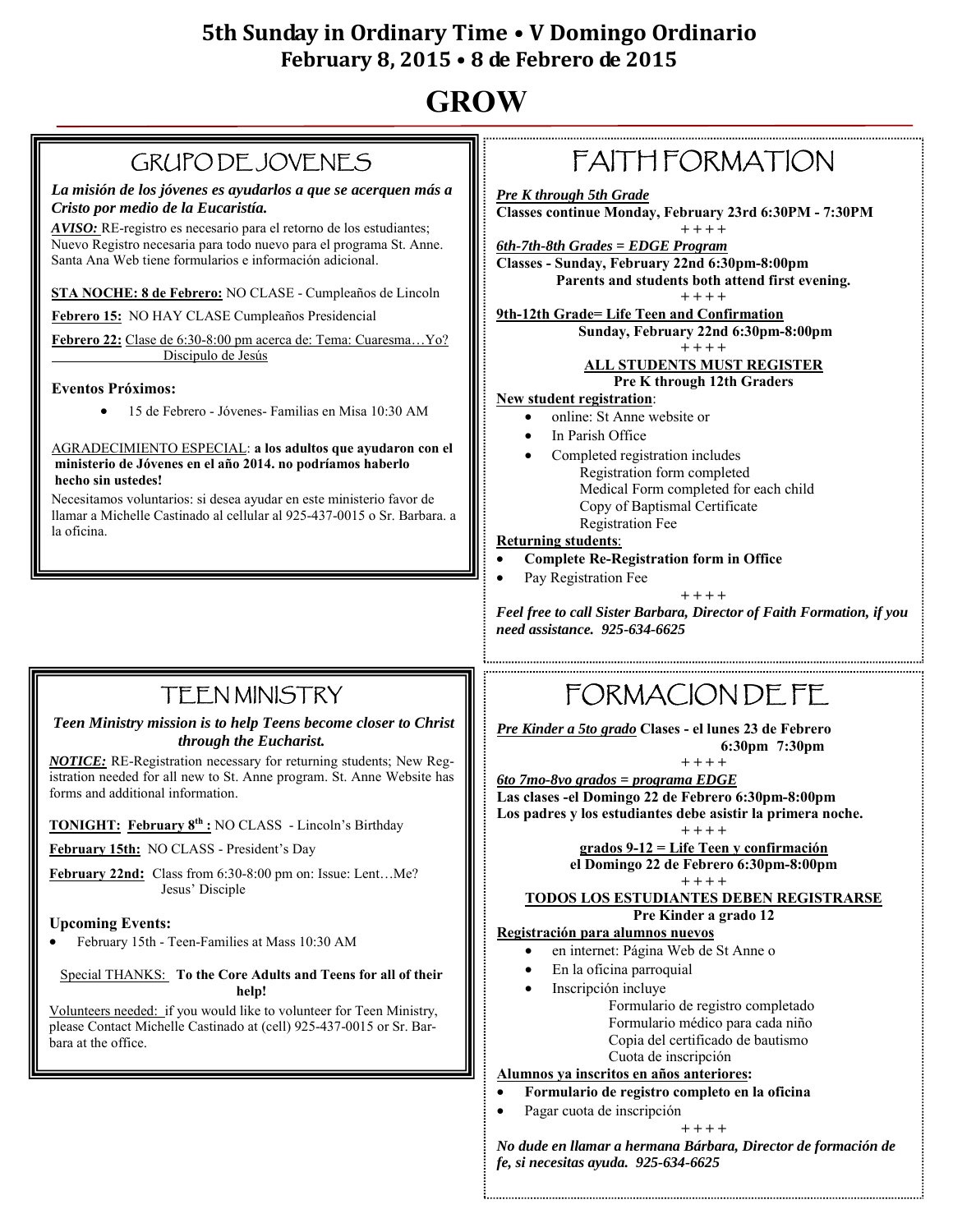# **SERVE**

### Delta Christian Community Food Pantry (St. Anne-Methodist-Presbyterian Churches)

**Food Packing**:

Mondays at 4:00 PM at St. Anne

**Distribution of Food Bags:**

Tuesdays 9:00 AM - 10:00 AM

 At Byron United Methodist Church on Byron Highway. 10:30 AM - 12:00 PM At the Knightsen Garden Center

Serving 120-130 Families Weekly

Providing: Food - Clothing - Household goods - Self Help Resources Volunteers are welcome. Donations of Food and Money are appreciated.

### **Donation request for FEBRUARY**  PEANUT BUTTER AND JELLY

~~~~~~~~~~~~~~~~~~~~~~~~~~~~~~~ We are grateful for the generous donation from: Byron Delta Lions - \$1686; Discovery Bay Lions - \$1000; Republican Women - \$687; Queen & Pages Book Club -\$285; Operation Rice Bowl - \$600; Gail Fritschle - \$2000; St. Vincent de Paul - \$1000 and many other donors of \$500, \$100, \$50 & \$25 and to al parishioner for the donation of 52 turkeys. God bless you all for your generous hearts. Thank you.

### **St. Anne Blood Drive**

Thank you to all who came to our last blood drive. It was our second most successful drive. 67 people came to donate. We collected 55 pints of blood which could possibly affect the lives of 165 people.

A special thank you to Lorenzo Macias, Dick Macdonald, Kurt Luke, Tony Hicks, Keith Lamport, Linda Jensen, Jack Thomas, Judy Konieczny, Linda Rushmere and Cathy Sanocki for assisting with making this blood drive an enjoyable experience for our donors. Without the gift of your time our drive would not be possible.

Please mark your calendars with the dates of our future drives, April 22nd, July 29th and September 30th.



### **Meals on Wheels and Senior Outreach Services Urgently Needs You!**

Help us deliver hot, nutritious meals to seniors living in Pittsburg, Antioch or Bay Point

### Become a Volunteer Driver

Choose to drive 1 day each week Monday - Friday, based on vour availability

Only 2-3 hours each week for a minimum of six months

An orientation and background screen are required For more information, please contact

**Carol Louisell, Director of Community Engagement** clouisell@mowsos.org

925-954-8736

Or go to www.mowsos.org/volunteers/volunteer-form to fill out an application now

# Despensa de la Comunidad Cristiana Delta

(Iglesias Sta. Ana-Metodista-Presbiteriana)

**Empacan comida:**

Lunes a las 4:00 PM en Sta. Ana **Distribución de bolsas de Comida**:

Martes 9:00 a 10:00 AM

 En la Iglesia Metodista de Byron 10:30 AM - 12:00 PM

En la Knightsen centro de jardinería

Sirviendo 120-130 familias semanalmente

Proveyendo: Comida – Ropa – Cosas para la casa -Ayuda personal (lugares)

Los voluntarios son bienvenidos. Apreciamos donaciones de dinero y comida.

### **Solicitamos para el mes de FEBRERO:**  MANTEQUILLA DE MANÍ Y MERMELADA

~~~~~~~~~~~~~~~~~~~~~~~~~~~~~~~~~~

Estamos agradecidos por las donaciones generosas de: Byron Delta Lions - \$1686; Discovery Bay Lions - \$1000; Republican Women - \$687; Queen & Pages Book Club -\$285; Operation Rice Bowl - \$600; Gail Fritschle - \$2000; St. Vincent de Paul - \$1000 y muchos otros donantes de \$500, \$100, \$50 y \$25 y a todos los feligreses por las donaciones de 52 pavos. Dios los bendiga por sus corazones generosos. Gracias

# **Counseling Services**

St. Anne's is providing individual, couples and family counseling. The provider is Marie Hall, MSW, who is a licensed clinical social worker. Please contact her at 925-634-6625 ext. 228 or at marieghalllcsw@comcast.net for more information regarding fees or to schedule an appointment.

### **Sta. Ana Donación de Sangre**

Gracias a todos los que vinieron a la última donación de sangre. Fue la segunda mas exitosa campaña. 67 personas acudieron a donar. Hemos recogido 55 pintas de sangre que posiblemente podría afectar las vidas de 165 personas.

Un agradecimiento especial a Lorenzo Macías, Dick Macdonald, Kurt Luke, Tony Hicks, Keith Lamport, Linda Jensen, Jack Thomas, Judy Konieczny, Linda Rushmere y Cathy Sanocki por ayudar a hacer esta campaña una experiencia agradable para nuestros donantes. Sin el don de su tiempo nuestra campaña no sería posible.

Por favor marque su calendario con las fechas de nuestras futuras campañas de donación, El 22 de abril, 29 de julio y 30 de septiembre.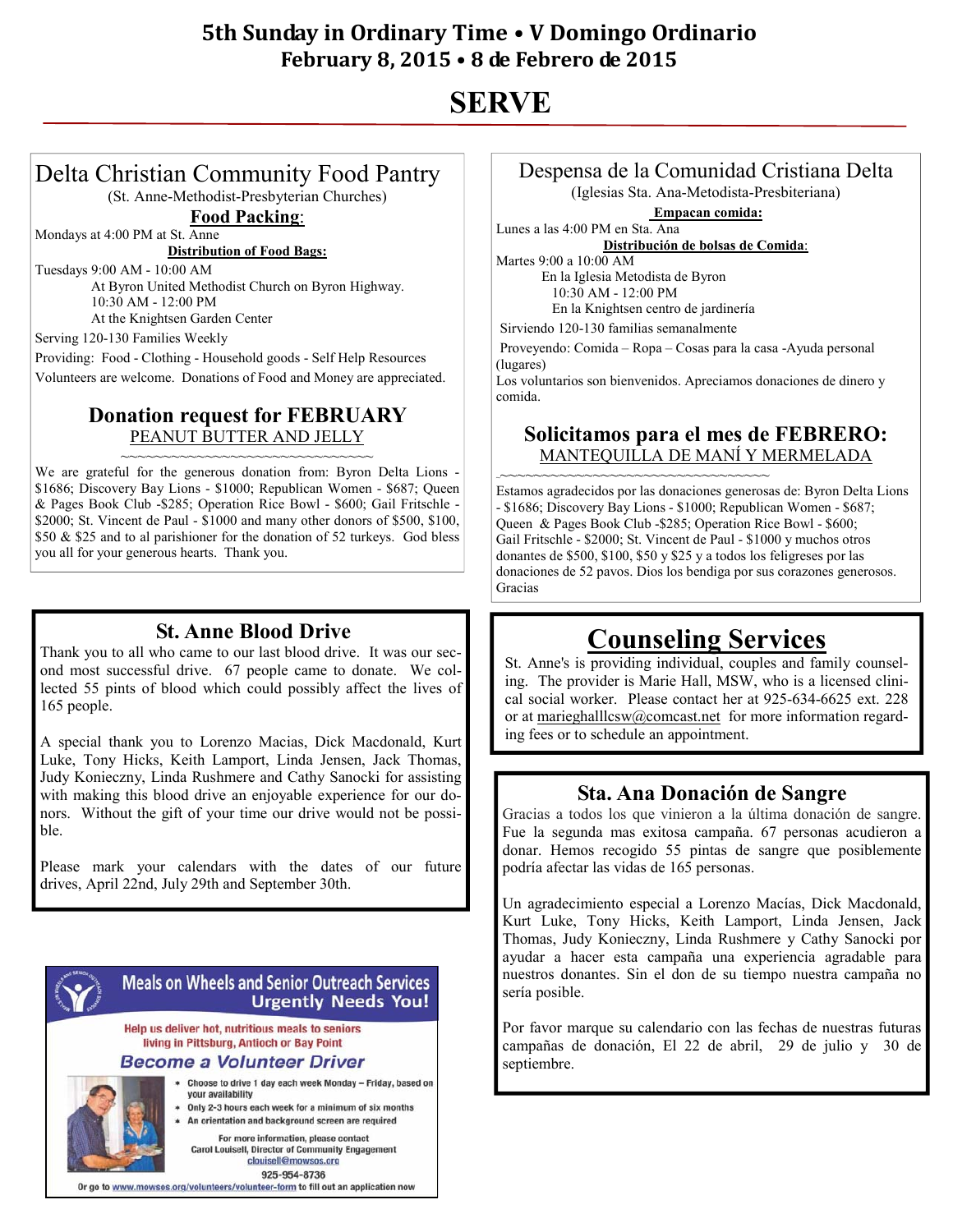# **SERVE**

### **STEWARDSHIP THOUGHT**

Like St. Paul in the second reading, the good steward can say, "I do all that I do for the sake of the gospel in the hope of having a share in its blessing."

### **PENSAMIENTO ADMINISTRATIVO**

Como San Pablo en la segunda lectura, el buen administrador puede decir, "hago todo lo que hago por el Evangelio con la esperanza de tener una parte en su

### **OFRENDAS DE LA SEMANA**

En el pasado la parroquia iba a publicar las ofertas semanales y compararlos con un monto presupuestado, basado en "Ofrendas parte justa."

La publicación de esta información fue suspendido por recomendación de la diócesis debido a una serie de robos que se han producido en algunos las parroquias de la Diócesis.

Sus ofrendas semanales son muy importantes a la parroquia con el fin de cumplir con nuestras responsabilidades operativas. Pedimos que cada feligrés continuar en oración consideren una oferta consistente que ayude en el cumplimiento de esas responsabilidades. Su generosidad es su retorno al Señor todo el bien para ti.

### **WEEKLY OFFERING**

In the past the parish would publish the weekly offerings and compare them to a budgeted amount, based on "Fair Share Offerings." The publishing of this information was discontinued at the recommendation of the Diocese due to a number of burglaries that have occurred at some parishes in the Diocese.

Your weekly offerings are very important to the parish in order to meet our operational responsibilities. We ask that each parishioner continue to prayerfully consider a consistent offering that will assist in meeting those responsibilities

Your generosity is your return to the Lord for his goodness to you. Make an investment in the reign of God today!

# *Nurses Notes: The Origin of St. Valentine*

The origin of St. Valentine, and how many St. Valentines there were, remains a mystery. One opinion is that he was a Roman martyred for refusing to give up his Christian faith. Other historians hold that St. Valentineas a temple priest jailed for defiance during the reign of Claudius. Whoever he was, Valentine really existed because archaeologists have unearthed a Roman catacomb and an ancient church dedicated to Saint Valentine. In 496 AD Pope Gelasius marked February 14th as a celebration in honor of his martyrdom.

The first representation of Saint Valentine appeared in a The Nuremberg Chronicle, a great illustrated book printed in 1493. [Additional evidence that Valentine was a real person: archaeologists have unearthed a Roman catacomb and an ancient church dedicated to Saint Valentine.] Alongside a woodcut portrait of him, text states that Valentinus was a Roman priest martyred during the reign of Claudius the Goth [Claudius II]. Since he was caught marrying *Christian* couples and aiding any Christians who were being persecuted under Emperor Claudius in Rome [when helping them was considered a crime], Valentinus was arrested and imprisoned. Claudius took a liking to this prisoner -- until Valentinus made a strategic error: he tried to convert the Emperor - whereupon this priest was condemned to death. He was beaten with clubs and stoned; when that didn't do it, he was beheaded outside the Flaminian Gate [circa 269].

Saints are not supposed to rest in peace; they're expected to keep busy: to perform miracles, to intercede. Being in jail or dead is no excuse for non-performance of the supernatural. One legend says, while awaiting his execution, Valentinus restored the sight of his jailer's blind daughter. Another legend says, on the eve of his death, he penned a farewell note to the jailer's daughter, signing it, "From your Valentine."

Faith Community Nursing Serving the community is our passion.

**IN CASE OF AN EMERGENCY PLEASE use the phone at the AV booth or in the office to call 911. Do not use your cell phone it will reach Sacramento CHP and precious time will be lost.** 

**Welcome! We extend our hearts and hands in Christian fellowship, as you join with us in worship. If you are new to the parish, Scan the QR code with your smart phone to access our website. No Smart Phone -Registration forms are also available in the foyer and on our website.** 



**Si es usted un Nueve Feligrés, le damos la Bienvenida, extendiéndole nuestras manos y nuestro Corazón como hermanos en Cristo. Escanear el código QR con tu teléfono inteligente para accede a nuestro sitio web. O hay formas Phone-Registro inteligentes también están disponibles en el vestíbulo y en nuestra pagina web.**